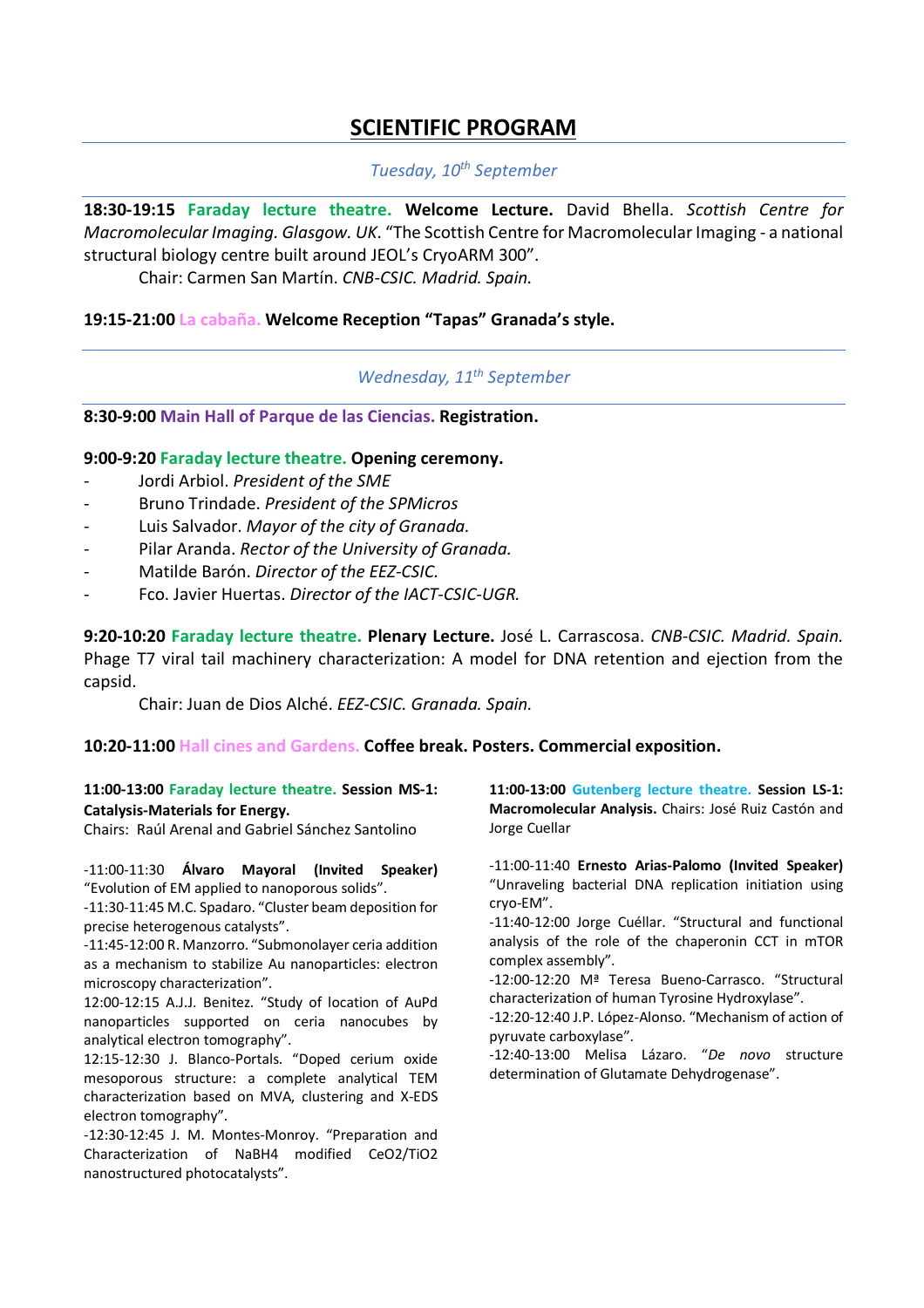-12:45-13:00 C.M. Almeida Alves. "Phase and compositional mapping of polycrystalline Li-ion NCM cathodes".

### **13:00-14:30 Hall cines and Gardens. Buffet lunch. Posters. Commercial exposition.**

#### **14:30-16:30 Faraday lecture theatre. Session MS-2. Oxides.**

Chairs: Javier Garcia and Alvaro Mayoral

-14:30-15:00 **Ana Sánchez. (Invited Speaker).** "La0.7Sr0.3MnO3/PbTiO3 ferroelectric tunnel junctions: Domain configuration and interface characterization".

-15:00-15:15 D. del Pozo. "Study of magnetic iron oxide core/shell nanocubes using electron magnetic circular dichroism"

-15:15-15:30 S. Hettler, "STEM-EELS analysis of Fe3O4@CoFe2O4@Fe3O4 core - shell - shell nanoparticles"

-15:30-15:45 C. D. Amos "Understanding the Cubic-to-Tetragonal Transition of Mn3O4 as a Surface Layer of Li1 x[Mn2]O4"

-15:45-16:00 C. Coll. "Verwey Transition on iron oxide nanocubes elucidated by Electron Energy Loss Spectroscopy and Density Funtional Theory simulations" -16:00-16:15 M. López-Haro. "Accurate Determination of the Oxygen Stoichiometry in Complex Nanostructured Oxides by Combining STEM-HAADF Tomography and STEM-XEDS quantification".

-16:15-16:30 J.M. Muñoz-Ocaña. "Optimization of STEM-HAADF electron tomography reconstructions by smart parameters selection in Compressed-Sensing based algorithms".

#### **14:30-16:30 Gutenberg lecture theatre. Session LS-2 Microbial/Virus Analysis.**

Chairs: Ignacio Arechaga and Jose Ruiz Castón

-14:30-14:45 Rebeca Cuesta. "Structural studies of filamentous plant viruses by cryoEM".

-14:45-15:00 Carolina Allende. "Near-atomic resolution cryo-EM structure of *Brevibacterium linens* encapsulin". - 15:00-15:15 I. Arechaga. "Bacterial conjugation directly observed by optical microscopy".

-15:15-15:30 M. Pérez Ruiz. "Understanding the mechanism of phage T7 DNA delivery to the bacterial cytoplasm".

-15:30-15:45 David G. Cantero. "Cryo-EM for the study of genome and viral polymerase within the capsid of dsRNA viruses".

-15:45-16:00 G.N. Condezo. "Structure of a polinton-like virus, the missing link between bacteriophage and eukaryotic viruses of the PRD1-like lineage".

-16:00-16:15 Carmen San Martin. "Structural surprises in reptilian adenoviruses".

# **16:30-17:00 Hall cines and Gardens. Coffee break. Posters. Commercial exposition.**

### **17:00-18:00 Faraday lecture theatre. Session TD-1. Technical Developments in Material Sciences.**

-17:00-17:20 S. Plana-Ruiz. "Fast and automated diffraction tomography: how to acquire 3D electron diffraction in a systematic and accurate way"

-17:20-17:40 M. López-Haro "Quantitative evaluation of the accuracy of compressed sensing electron tomography reconstructions using material-realistic 3D-phantoms."

-17:40-18:00 S. Trasobares. "Scanning Transmission Electron Microscopy as a tool to optimise and characterise encapsulated agrochemicals in fully-organic reservoirs".

### **18:00-19:00 Faraday lecture theatre. Flash company presentations.**

-18:00-18:15 "Connecting Imaging Modalities of All Kind – Zeiss Correlative Microscopy Workflows". Joerg Lindenau. *Carl Zeiss.*

-18:15-18:30 "Lastest developments on cryo electron microscopy and its workflows". Ben Lich. *Thermo Fisher Scientific.*

-18:30-18:45 Intelligent Illumination for Super Resolution in living cells. Jordi Recasens. *IZASA Scientific.*

-18:45-19:00 Array tomography with Leica's new Ultramicrotome ARTOS 3D. Jan De Weert. *Leica Microsystems.*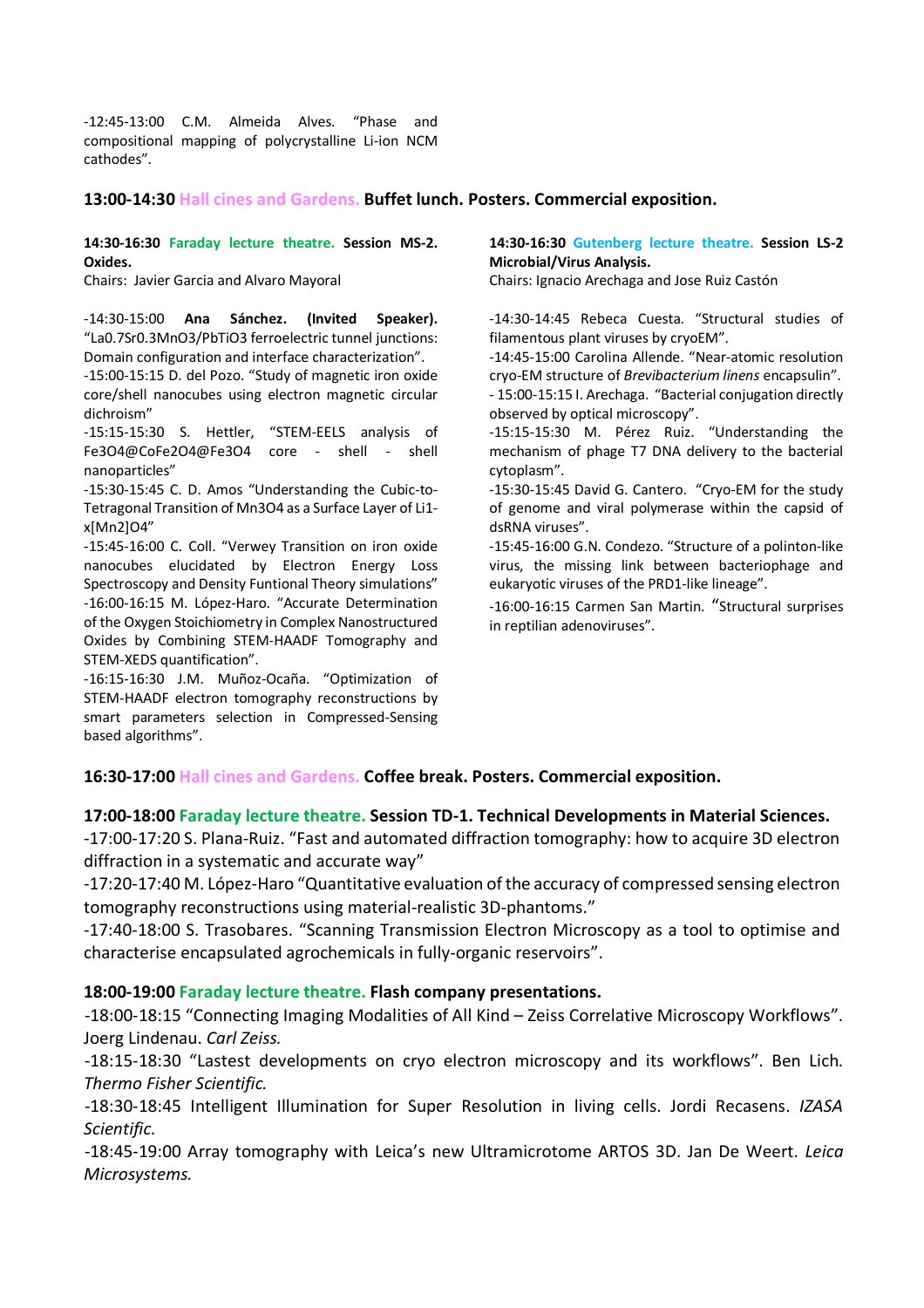*Thursday, 12th September*

**9:00-10:00 Faraday lecture theatre. Plenary Lecture.** Joke Hadermann. *University of Antwerp. Belgium. "*Electron diffraction tomography for atomic structure determination, ex and in situ". Chair: Raúl Arenal. *ARAID Researcher. University of Zaragoza. Zaragoza. Spain.*

### **10:00-10:30 Hall cines and Gardens. Coffee break. Posters. Commercial exposition.**

**10:30-13:00 Faraday lecture theatre. Session MS-3. Semiconductors – In-situ –Hybrid Nanostructures**  Chairs: Francesca Peiró and Ana Sánchez

-10:30-10:45 N. Fernández Delgado, "Estructural characterization of small colloidal CdSe-ZnS core-shell QDs through HAADF-STEM"

-10:45-11:00 S. Martí-Sánchez. "Morphology driven electronic band modulation in semiconductor core-shell nanowires"

-11:00-11:15. N. Ruiz-Marín. "Formation of agglomerations in high-density multilayer InAs/GaAs quantum dot structures: the role of Sb in the capping layer".

-11:15-11:30 V. Braza. "Sb and N incorporation interplay in GaAsSbN/GaAs epilayers".

- 11:30-11:45 S. Flores. "Comparative analyses of the In exchange in the InAs/GaAs system during the capping process with GaAs(Sb) at different growth rates".

-11:45-12:00 B. Ballesteros. "Synthesis and electron microscopy of tubular van der Waals heterostructures". -12:00-12:15 R. Arenal "Detailed atomic structure analyses of N-doped nanodiamonds".

-12:15-12:30 J. Pablo-Navarro. "In situ real-time annealing of 3D ferromagnetic nanowires fabricated by focused electron beam induced deposition".

-12:30-12:45 M. Rosado. "High Spatial Resolution, Low Voltage and Ultra-fast Energy Dispersive X-Ray Spectroscopy on a Scanning Electron Microscope".

**10:30-13:00 Gutenberg lecture theatre. Session LS-3 Plant/Animal Biology.** Chairs: Antonio Jesús Castro and Jose Carlos Jimenez-Lopez

-10:30-11:00. **J.M. Losada. Invited Speaker.** "Bringing light onto hidden complex interactions: microscopy as a tool to study sexual reproduction in trees".

-11:00-11:20 A.L. Sousa. "It is not easy being Green - Electron Microscopy Techniques for the Study of Moss". -11:20-11:40 R.P. Louro. "Ultrastructural analysis of Carotenoid Storage Cells in aril of Bixa orellana L".

-11:40-12:00 J.D. Alché. "Developmental analysis of glutathione reductase localization in the olive (Olea europaea L.) seed tissues".

-12:00-12:20 M. M'rani-Alaoui. "Localization of Seed Storage Proteins (SSPs) in seeds of olive and nuts of agricultural/alimentary interest".

-12:20-12:40 R. Nisa. "What's a protein like you doing in a place like this?: Localization of a bacterial group II intron encoded protein in Arabidopsis thaliana protoplasts".

-12:40-13:00 A.J. Castro. "Live-cell imaging of storage lipid dynamics in pollen tubes".

### **13:00-14:30 Hall cines and Gardens. Buffet lunch. Posters. Commercial exposition.**

### **14:30-16:00 Faraday lecture theatre. Session TD-2. Technical Developments in Life Sciences.** Chair: Jose Carlos Jimenez-Lopez

-14:30-14:45 S. Bonucci. Negative-staining: a simple technique with modern applications in biological research.

-14:45-15:00 M. Zuzarte. Applications and challenges of SEM in Biomedicine

-15:00-15:30 R. Melero. The Instruct Image Processing Center (I2PC): support to structural biologists.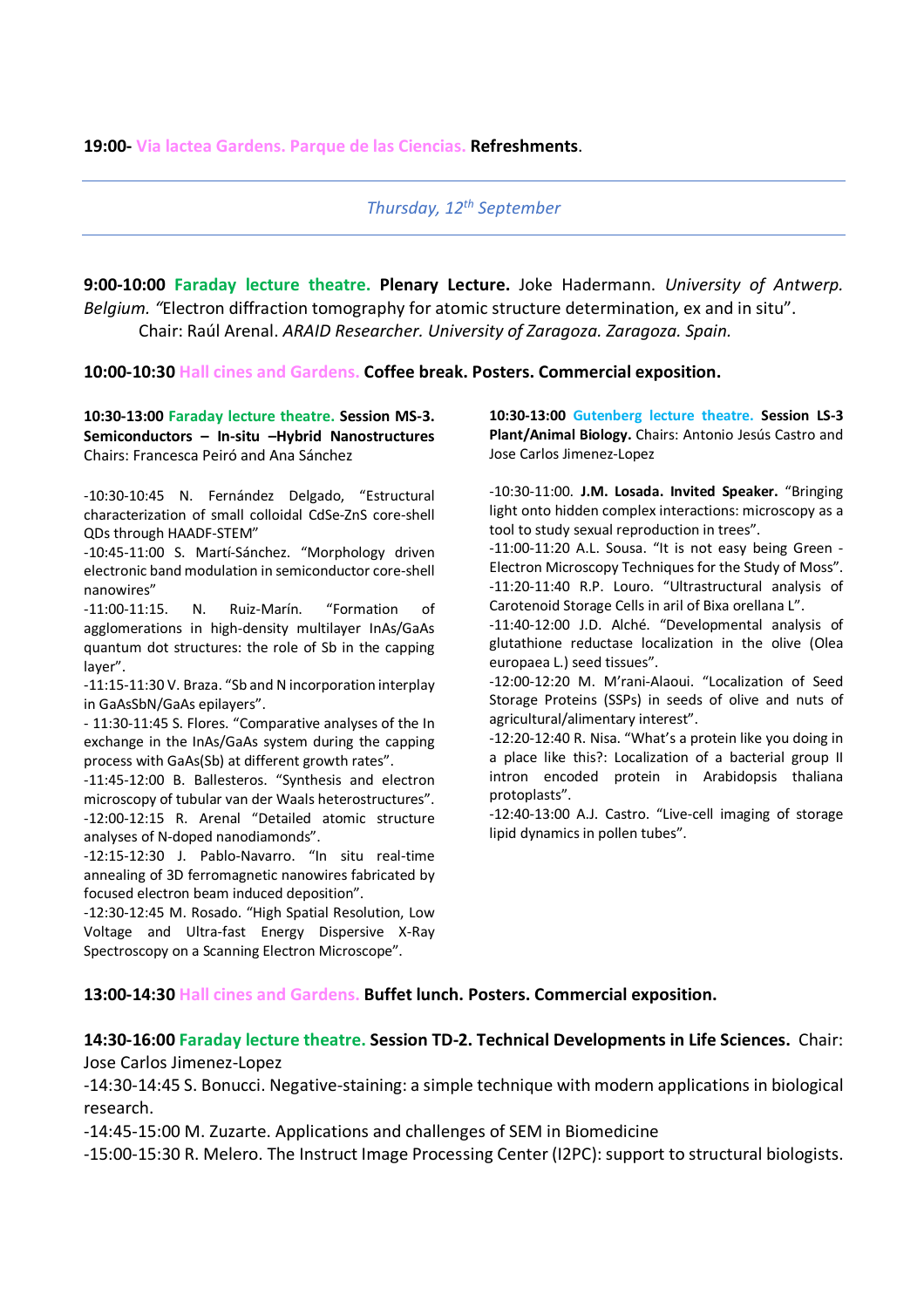-15:30-16:00 J.D. Alché. Microscopical detection of ROS and RNS in plant samples by using chromogenic and fluorescent probes.

**16:00-16:30 Hall cines and Gardens. Coffee break. Posters. Commercial exposition.**

**16:30-18:30 Faraday lecture theatre. SME Best Ph.D. Awards.** Chairs: Jordi Arbiol and Carmen San Martín.

-16:30-17:10 (Ph.D. award in Biological Sciences. To be announced)

-17:10-17:50 (Ph.D. award in Technological Advances. To be announced)

-17:50-18:30 (Ph.D. award in Material Sciences. To be announced)

# **18:30-19:30 Faraday lecture theatre. SME General Assembly**

**20:00-23:30 Carmen de los Mártires. Gala Buffet.** 

*Friday, 13th September*

**9:00-10:00 Faraday lecture theatre. Plenary Lecture.** Paul Midgley. *University of Cambridge. U.K.*  "Low-dose scanning electron diffraction of 'soft' materials – application to polymers and pharmaceuticals".

Chair: Jordi Arbiol*.*

### **10:00-10:30 Hall cines and Gardens. Coffee break. Posters. Commercial exposition.**

# **10:30-13:00 Faraday lecture theatre. Session MS-4. Functional Materials & Metals**

Chairs: Jordi Arbiol and Kimberly Dick-Thelander

-10:30-11:00 **Gabriel Sánchez Santolino (Invited Speaker).** "Direct visualization of electric and magnetic field structures in materials using differential phase contrast STEM".

-11:00-11:15 O. Emadinia. "Microstructural characterization of Ti6Al4V/Al2O3 joints produced using Ag-Cu sputtered coated Ti foil".

-11:15-11:30 L. Lajaunie. "Atomic structure and optoelectronic properties of inorganic nanotubes".

-11:45-12:00 C.E. Castillo. "Chemical Discrimination of single atom species in a Heterobinuclear Au(III)-Pd(II) complex with an Hexa-aza Macrocycle by Advanced Electron Microscopy"

-12:00-12:15 L. M. Valencia. "Effect of the annealing temperature on the growth and properties of (Au)-NiOx films for electrochemical applications"

-12:15-12:30 P. C. Ryan. "Arsenic speciation in trioctahedral clays: insights from a serpentine synthesis study".

-12:30-12:45 M. De la Mata. "(S)TEM Characterization of plasmonic UV nanoparticles".

-12:45-13:00 C. E. Carlton. "In-Situ Aberration-Corrected

TEM Nanoindentation of Silver Nanoparticles".

**10:30-13:00 Gutenberg lecture theatre. Session LS-4 Biomedical Applications.** Chairs: Juande Alché and Erin Tranfield

- 10:30-11:00 **Erin M. Tranfield. Invited Speaker**. The Art of Selecting and Applying Electron Microscopy Techniques to Understanding Biomedical Research Questions.

-11:00-11:20 G. Ciasca. Searching for mechanical biomarkers of pathologies: some applications of Atomic Force Microscopy to tissue and cell mechanics.

-11:20-11:40 M. Lopes-da-Silva. Using CLEM to unravel intracellular membrane trafficking defects.

-11:40-12:00 E. Lima-Cabello. Imaging induced antiinflamatory response in human cell cultures and *ex vitro* blood cultures.

-12:00-12:20 A.J. Castro. Live cell imaging of soybean BBI proteins internalization in HT29 colorectal cancer cells.

-12:20-12:50 **Rosario M. Fernández. Invited Speaker.** Exploring neuronal subcellular architecture in the mouse brain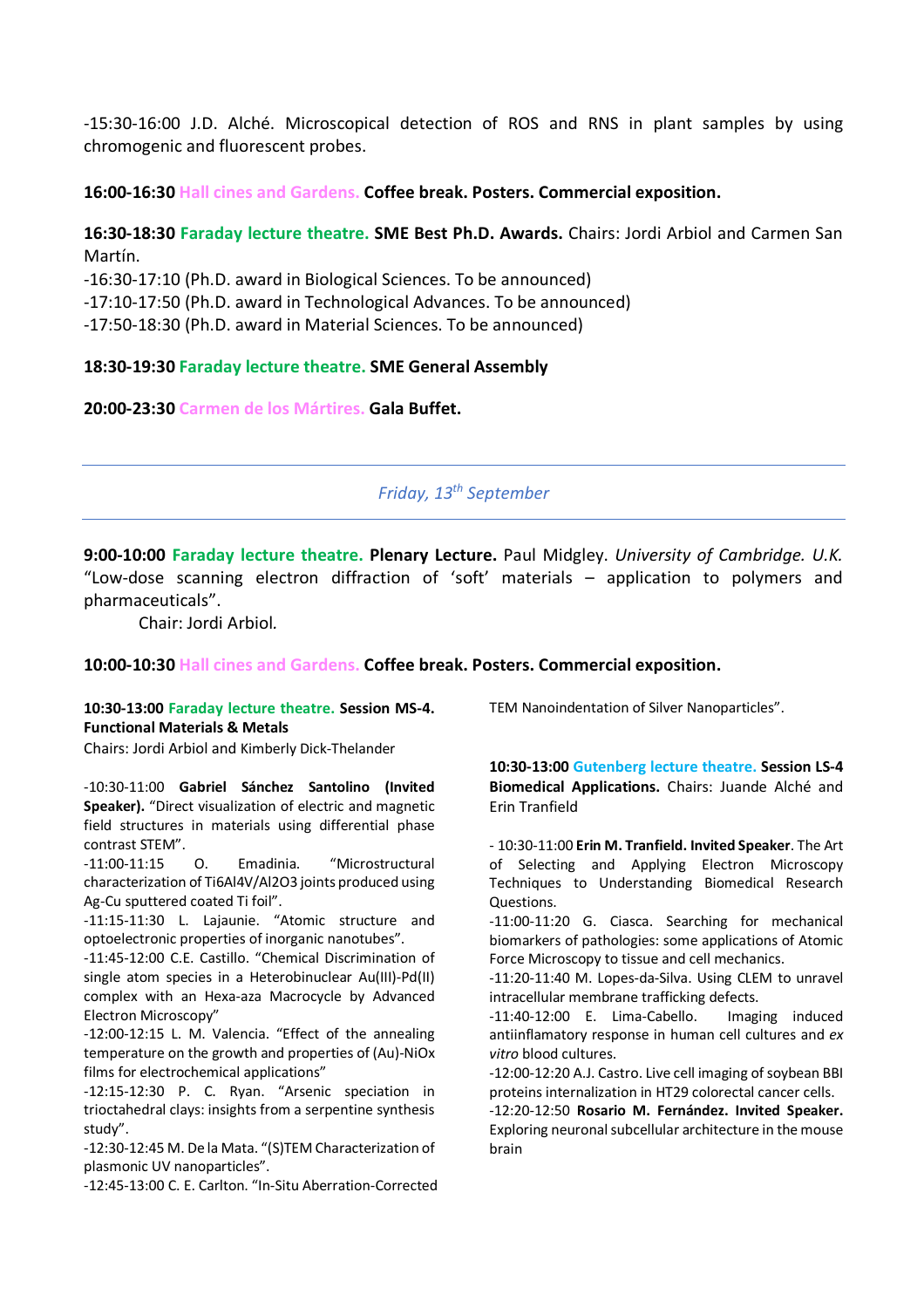#### **13:00-13:30 Faraday lecture theatre. Closing Remarks.**

#### **POSTER COMMUNICATIONS MATERIAL SCIENCES:**

**MS-P1** A. Ruiz, A. Nuñez, A. Vargas, J.F. Almagro. Characterization of brittle phases in EN 1.4462, 1.4482 and 1.4410 duplex stainless steels in heat treatments.

**MS-P2** S. Xu, J. Pons, R. Santamarta, I. Karaman, R.D. Noebe. Strain glass state in Ni-rich Ni-Ti-Zr shape memory alloys.

**MS-P3** A. Ibarra, R. Córdoba, D. Mailly, J.M. De Teresa. Characterization of 3D superconducting WC nanotubes fabricated by a novel Focused Ion-Beam Induced Deposition direct-write method.

**MS-P4** T. Zhang, K. Wan, J. Luo, Ch. Zhou, X. Lu, B.W. Mao, X. Zhang, J. Fransaer, J.Arbiol. Hierarchical Porous Ni3S4 with Enriched High-Valence Ni Sites as a Robust Electrocatalyst for Efficient Oxygen Evolution Reaction.

**MS-P5** K. Barragán Sanz, S. Irsen. The Rocking Phase Plate – another step towards improved stability.

**MS-P6** M. Navarro M, L. Paseta, C. Echaide, J. Benito, I. Gascón, J. Coronas, C. Téllez. TEM characterization of nanocomposite polymer membranes with MOF fillers for nanofiltration.

**MS-P7** Ch. Koch, Y. Liu, S. Martí-Sánchez, P. Krogstrup, J. Arbiol. Study of Epitaxy in Proximity Coupled Semiconductor - Ferromagnetic Insulator - Superconductor Heterostructures for Mejorana-based Topological Quantum Computing.

**MS-P8** J. García-Fernández, M. García-Carrión, A. Torres-Pardo, R. Martínez-Casado, J. Ramírez-Castellanos, E. Nogales, B. Méndez, J.M. González-Calbet. Study of structural variations in the homologous series NaxGa4+xTin-4-xO2n-2 by electron microscopy techniques: influence on its luminescent properties.

**MS-P9** S. Hettler, D. Valenzuela, R. Arenal. Transmission electron microscopy investigation of graphene oxide flakes.

**MS-P10** M Botifoll, S. Martí-Sánchez, E. Yücelen, Ph. Caroff, J. Arbiol. Comparative characterization of selective-area growth and vapour-liquid-solid III-V semiconductor-superconductor nanowire networks for topological quantum computing.

**MS-P11** X. Han, T. Zhang, Y. Zuo, Y. Liu, K. Sivula, A. Cabot, J. Arbiol. The characterization of the process of electrochemical oxidation of Cu2S into CuO nanowires by using transmission electron microscopy.

**MS-P12** M.L. Ruiz-González, R. Cortés-Gil, K. Sigcho Villacís, A. Azor Lafarga, J. Alonso, J.M. González-Calbet. Atomically resolved La-Mn-O nanomanganites.

**MS-P13** A. Ibarra, M. Ciria, M. G. Proiettia, E.C. Corredor, D. Coffey, A. Begué, C. de la Fuente, J.I. Arnaudas. Crystal structure and local ordering in epitaxial Fe1 00−xGax/MgO (001) films.

**MS-P14** J. Grzonka J, M. Claro, S. Sadewasser, P.J. Ferreira. Atomic structure of defects in GaSe/InSe heterostructure.

#### **POSTER COMMUNICATIONS LIFE SCIENCES:**

**LS-P1** J.C. Jimenez-Lopez. Cytoskeletal scaffolding proteins as modulators of the functional responses of thylakoid membranes.